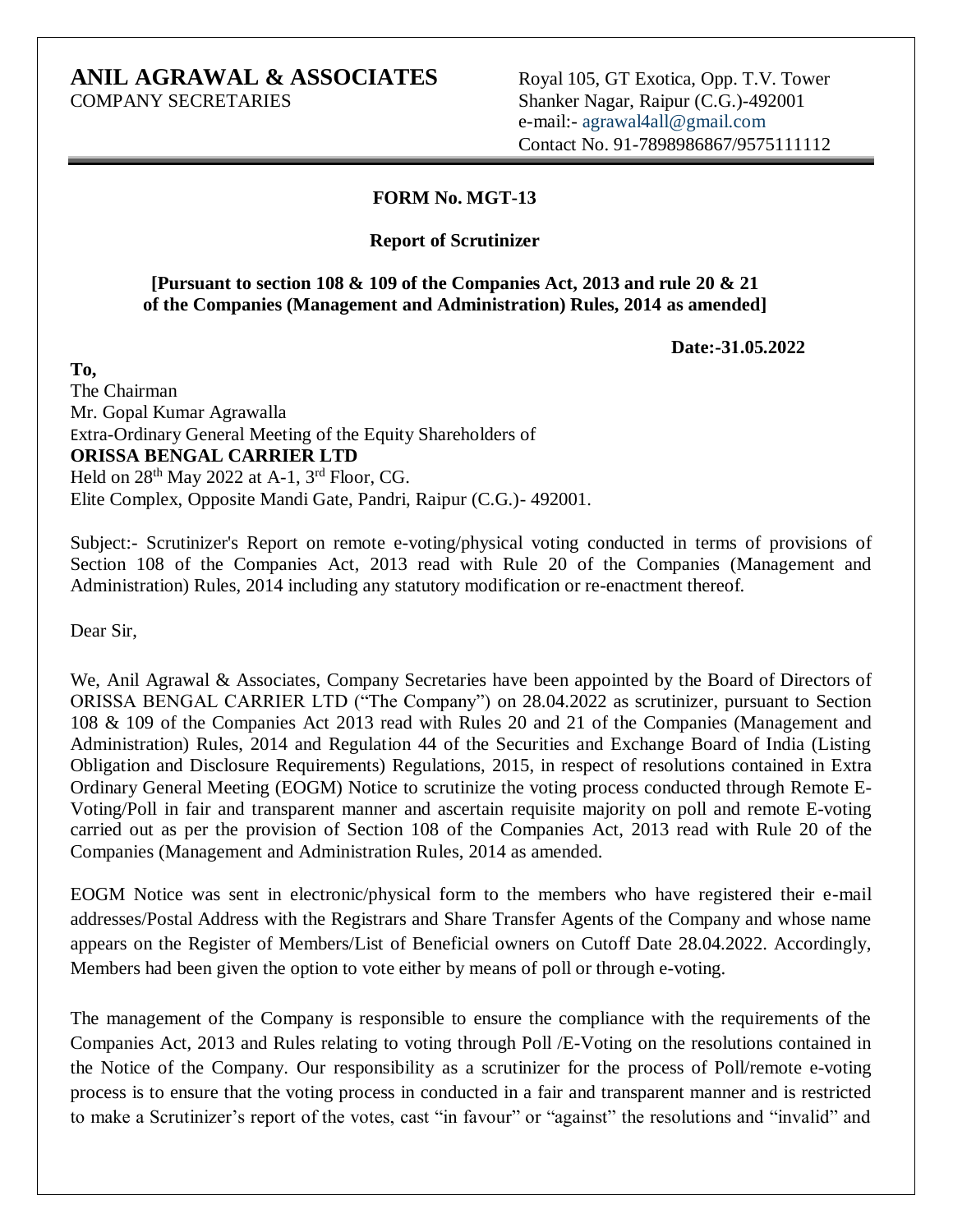"abstained" votes, the resolutions proposed in the Notice of EOGM of the Company, based on the Poll Papers received and reports generated from the e-voting process system provided by CDSL (Central Depository Services Limited), the authorized agency engaged by the Company, to provide remote e-voting facilities.

The remote e-voting period remained open from Monday, May 23, 2022 (10:00 a.m.) to Friday, May 27, 2022 (5:00 p.m.).

The persons who were the members of the Company on the "cut-off date" i.e. Friday, 20<sup>th</sup> May, 2022, (End of Day) were entitled to vote on the resolutions as set out in the notice of the EOGM of the Company.

The Company has also published the information relating to e-voting in two newspapers namely The Times of India, English daily and Pioneer (Hindi), Regional language daily dated 02<sup>nd</sup> May 2022.

After the time fixed for closing of the poll by the Chairman during the EOGM, one (1) ballot box kept for polling was locked in my presence with due identification marks placed by me.

The locked ballot box was subsequently opened in my presence and poll papers were diligently scrutinized. The poll papers were reconciled with the records maintained by the Registrar and Transfer Agents of the Company and the authorizations of proxies lodged with the Company.

The votes were unblocked on Saturday,  $28<sup>th</sup>$  May,  $2022$  in the presence of 2 (two) witnesses, who are not in the employment of the Company

**We submit our Scrutinizer's Report on the result of the Poll / E-voting as under:-**

## **Item No. 1 :-**

**Appointment of Mr. Gopal Kumar Agrawalla (DIN: 07941122) as a Non- Executive Non-Independent Director of the Company.**

Nature of Resolution:- Ordinary Resolution

# **(I) VOTED FOR THE RESOLUTION**

| <b>Voting Particulars</b> | Number of Members | Number of Valid    | % of Total Number   |
|---------------------------|-------------------|--------------------|---------------------|
|                           | Voted             | Votes Cast by them | of Valid Votes Cast |
|                           |                   | (Shares)           |                     |
| Remote E-Voting           | 04                | 1,00,050           | 100%                |
| Poll                      | 21                | 1,47,40,607        | 100%                |
| <b>Total</b>              | 25                | 1,48,40,657        | 100%                |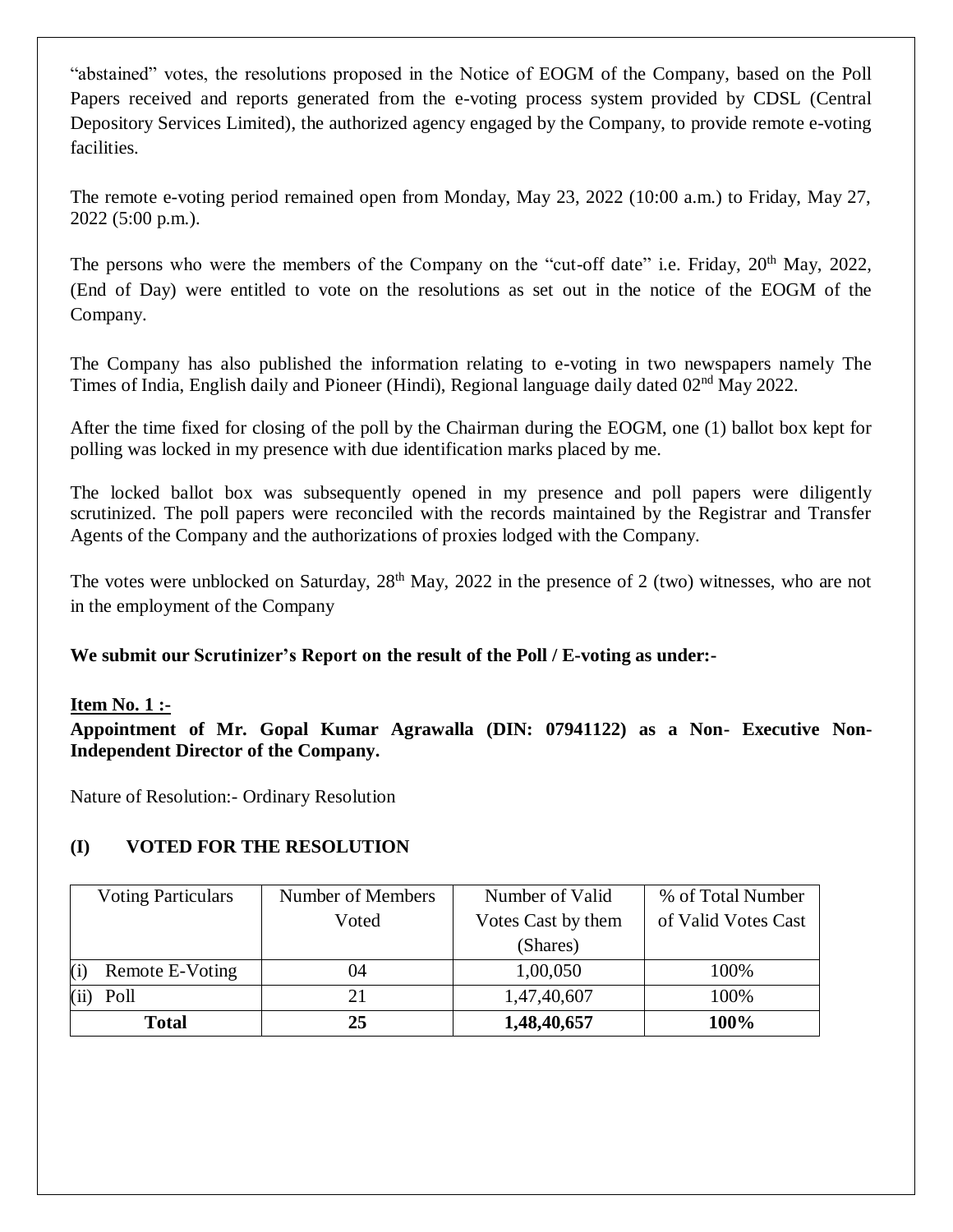# **(II) VOTED AGAINST THE RESOLUTION**

| <b>Voting Particulars</b>            | Number of Members | Number of Valid    | % of Total Number   |
|--------------------------------------|-------------------|--------------------|---------------------|
|                                      | Voted             | Votes Cast by them | of Valid Votes Cast |
|                                      |                   | (Shares)           |                     |
| Remote E-Voting<br>$\left( 1\right)$ |                   |                    |                     |
| Poll                                 |                   |                    |                     |
|                                      |                   |                    |                     |
| <b>Total</b>                         |                   |                    |                     |

## **(III) INVALID VOTES / ABSTAINED FROM VOTING**

| Number of Members whose votes were declared Number of Invalid Votes Cast by them |          |  |  |  |
|----------------------------------------------------------------------------------|----------|--|--|--|
| Invalid / Abstained from Voting.                                                 | (Shares) |  |  |  |
|                                                                                  |          |  |  |  |

# **Item No. 2 :-**

**Change in Designation of Mr. Ravi Agrawal, Whole- time Director (DIN:01392652) to Managing Director of the Company.** 

Nature of Resolution:- Special Resolution

# **(I) VOTED FOR THE RESOLUTION**

| <b>Voting Particulars</b> | Number of Members | Number of Valid    | % of Total Number   |
|---------------------------|-------------------|--------------------|---------------------|
|                           | Voted             | Votes Cast by them | of Valid Votes Cast |
|                           |                   | (Shares)           |                     |
| (i)<br>Remote E-Voting    | 04                | 1,00,050           | 100%                |
| Poll                      | 21                | 1,47,40,607        | 100%                |
| <b>Total</b>              | 25                | 1,48,40,657        | 100%                |

# **(II) VOTED AGAINST THE RESOLUTION**

| <b>Voting Particulars</b> | Number of Members | Number of Valid    | % of Total Number   |
|---------------------------|-------------------|--------------------|---------------------|
|                           | Voted             | Votes Cast by them | of Valid Votes Cast |
|                           |                   | (Shares)           |                     |
| Remote E-Voting           |                   |                    |                     |
| Poll                      |                   |                    |                     |
|                           |                   |                    |                     |
| <b>Total</b>              |                   |                    |                     |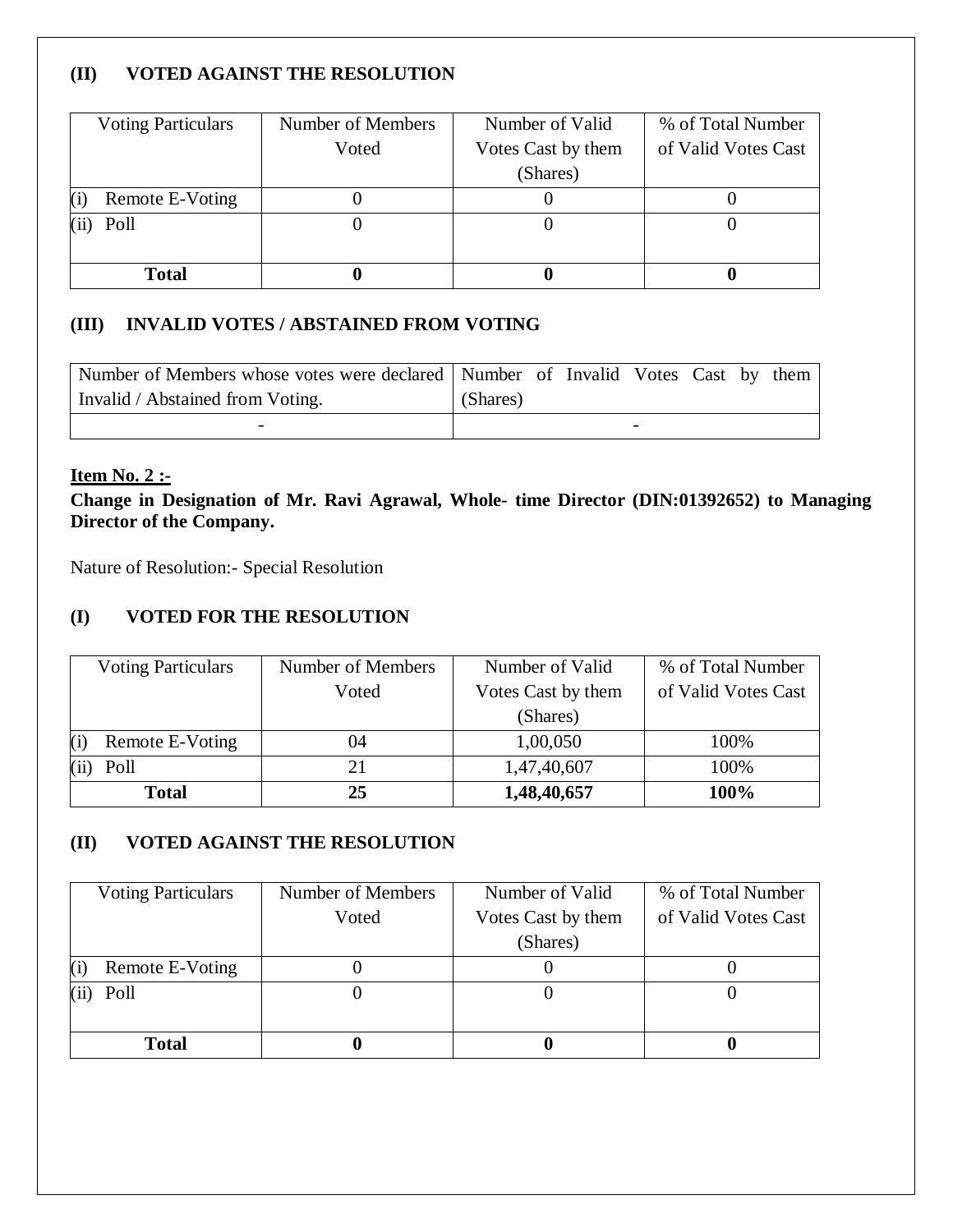## **(III) INVALID VOTES / ABSTAINED FROM VOTING**

| Number of Members whose votes were declared Number of Invalid Votes Cast by them |          |  |  |  |
|----------------------------------------------------------------------------------|----------|--|--|--|
| Invalid / Abstained from Voting.                                                 | (Shares) |  |  |  |
|                                                                                  |          |  |  |  |

#### **Item No. 3 :-**

**Revision in the remuneration of Mr. Manoj Kumar Agrawal (DIN: 01590282), Wholetime Director of the Company.**

Nature of Resolution:- Special Resolution

## **(I) VOTED FOR THE RESOLUTION**

| <b>Voting Particulars</b> | Number of Members | Number of Valid    | % of Total Number   |
|---------------------------|-------------------|--------------------|---------------------|
|                           | Voted             | Votes Cast by them | of Valid Votes Cast |
|                           |                   | (Shares)           |                     |
| (i)<br>Remote E-Voting    | 04                | 1,00,050           | 100%                |
| Poll                      | 21                | 1,47,40,607        | 100%                |
| <b>Total</b>              | 25                | 1,48,40,657        | 100%                |

## **(II) VOTED AGAINST THE RESOLUTION**

| <b>Voting Particulars</b> | Number of Members | Number of Valid    | % of Total Number   |
|---------------------------|-------------------|--------------------|---------------------|
|                           | Voted             | Votes Cast by them | of Valid Votes Cast |
|                           |                   | (Shares)           |                     |
| Remote E-Voting           |                   |                    |                     |
| Poll                      |                   |                    |                     |
| <b>Total</b>              |                   |                    |                     |

## **(III) INVALID VOTES / ABSTAINED FROM VOTING**

| Number of Members whose votes were declared Number of Invalid Votes Cast by |          |  |                          |  | them |
|-----------------------------------------------------------------------------|----------|--|--------------------------|--|------|
| Invalid / Abstained from Voting.                                            | (Shares) |  |                          |  |      |
| $\overline{\phantom{a}}$                                                    |          |  | $\overline{\phantom{0}}$ |  |      |

Based on the above mentioned results, We report that the percentage of total votes [ballot/ remote evoting) casted by the members of company in favor of all the resolutions is more than the requisite majority, and therefore, all the resolutions are deemed to be passed. The chairman of the meeting may declare the result accordingly.